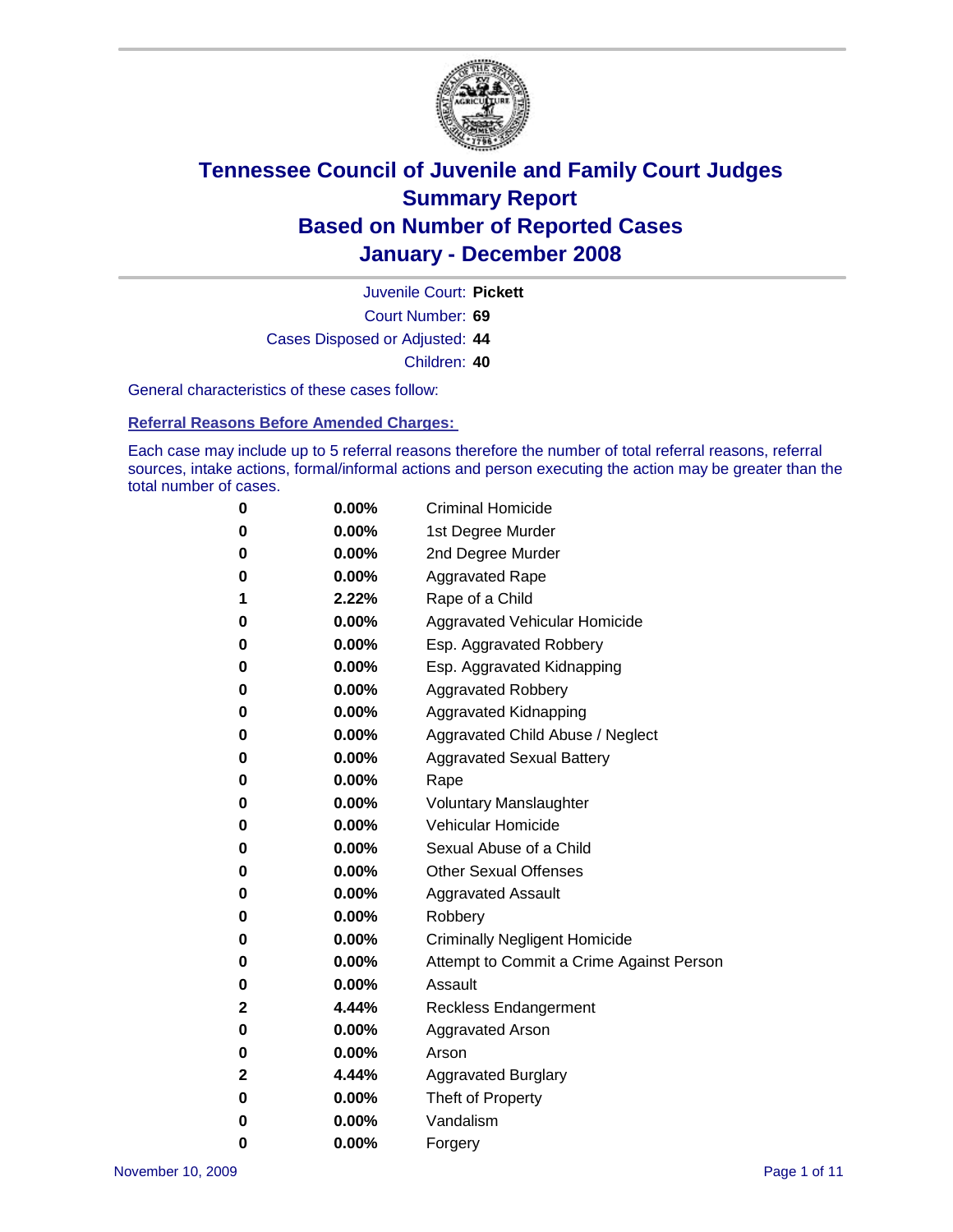

Juvenile Court: **Pickett**

Court Number: **69**

Cases Disposed or Adjusted: **44**

Children: **40**

#### **Referral Reasons Before Amended Charges:**

Each case may include up to 5 referral reasons therefore the number of total referral reasons, referral sources, intake actions, formal/informal actions and person executing the action may be greater than the total number of cases.

| 0 | 0.00%  | <b>Worthless Checks</b>                                     |
|---|--------|-------------------------------------------------------------|
| 0 | 0.00%  | Illegal Possession / Fraudulent Use of Credit / Debit Cards |
| 0 | 0.00%  | <b>Burglary</b>                                             |
| 0 | 0.00%  | Unauthorized Use of a Vehicle                               |
| 0 | 0.00%  | <b>Cruelty to Animals</b>                                   |
| 0 | 0.00%  | Sale of Controlled Substances                               |
| 0 | 0.00%  | <b>Other Drug Offenses</b>                                  |
| 2 | 4.44%  | <b>Possession of Controlled Substances</b>                  |
| 0 | 0.00%  | <b>Criminal Attempt</b>                                     |
| 0 | 0.00%  | Carrying Weapons on School Property                         |
| 0 | 0.00%  | Unlawful Carrying / Possession of a Weapon                  |
| 0 | 0.00%  | <b>Evading Arrest</b>                                       |
| 0 | 0.00%  | <b>Escape</b>                                               |
| 0 | 0.00%  | Driving Under Influence (DUI)                               |
| 0 | 0.00%  | Possession / Consumption of Alcohol                         |
| 0 | 0.00%  | Resisting Stop, Frisk, Halt, Arrest or Search               |
| 0 | 0.00%  | <b>Aggravated Criminal Trespass</b>                         |
| 0 | 0.00%  | Harassment                                                  |
| 0 | 0.00%  | Failure to Appear                                           |
| 0 | 0.00%  | Filing a False Police Report                                |
| 0 | 0.00%  | Criminal Impersonation                                      |
| 0 | 0.00%  | <b>Disorderly Conduct</b>                                   |
| 0 | 0.00%  | <b>Criminal Trespass</b>                                    |
| 0 | 0.00%  | <b>Public Intoxication</b>                                  |
| 0 | 0.00%  | Gambling                                                    |
| 8 | 17.78% | Traffic                                                     |
| 0 | 0.00%  | <b>Local Ordinances</b>                                     |
| 0 | 0.00%  | Violation of Wildlife Regulations                           |
| 0 | 0.00%  | Contempt of Court                                           |
| 2 | 4.44%  | <b>Violation of Probation</b>                               |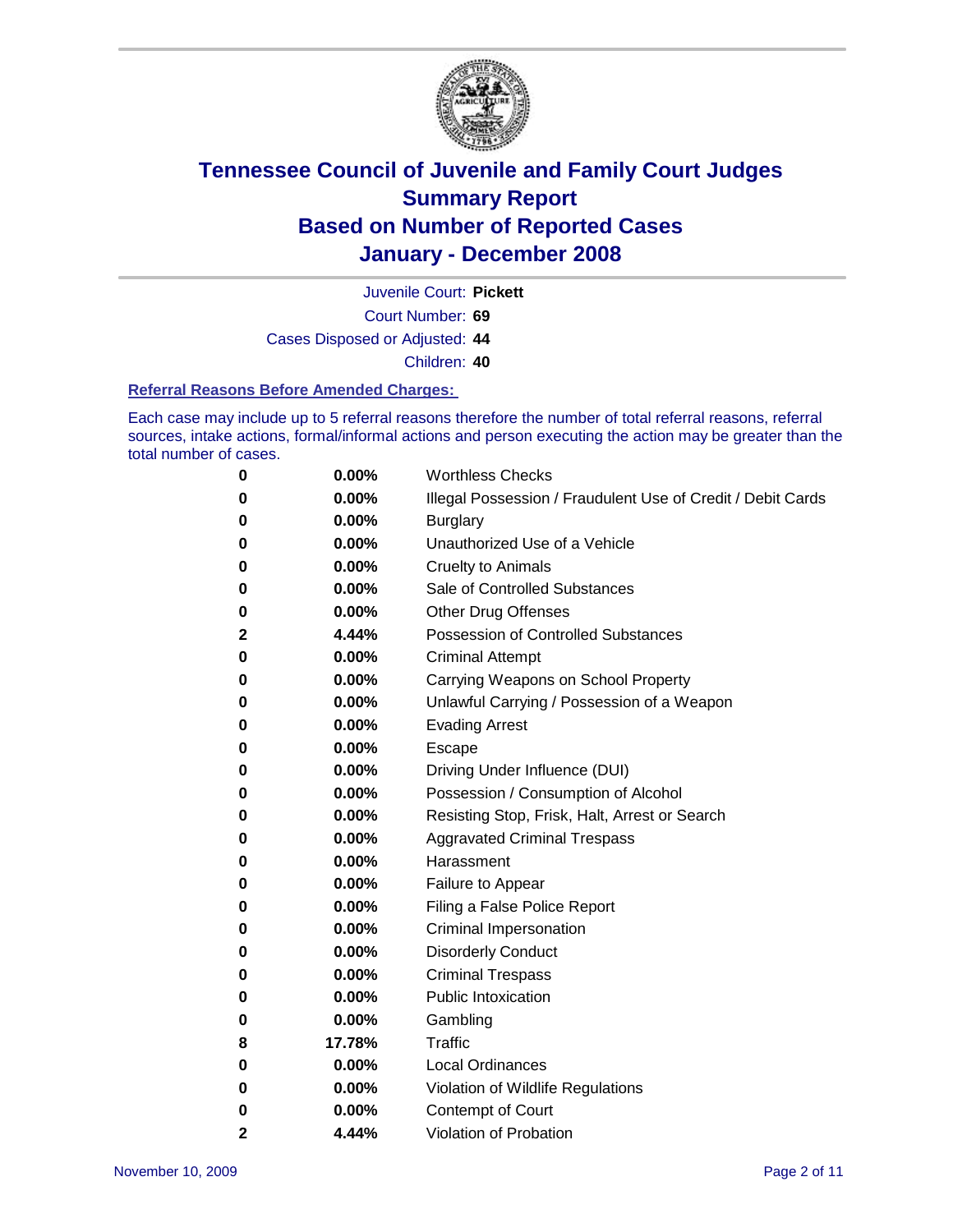

Court Number: **69** Juvenile Court: **Pickett** Cases Disposed or Adjusted: **44** Children: **40**

#### **Referral Reasons Before Amended Charges:**

Each case may include up to 5 referral reasons therefore the number of total referral reasons, referral sources, intake actions, formal/informal actions and person executing the action may be greater than the total number of cases.

| 0        | 0.00%    | <b>Violation of Aftercare</b>         |
|----------|----------|---------------------------------------|
|          | 2.22%    | Unruly Behavior                       |
| 10       | 22.22%   | Truancy                               |
| $\bf{0}$ | 0.00%    | In-State Runaway                      |
| 0        | 0.00%    | Out-of-State Runaway                  |
| 0        | 0.00%    | Possession of Tobacco Products        |
| 0        | 0.00%    | Violation of a Valid Court Order      |
| 0        | 0.00%    | Violation of Curfew                   |
| 0        | 0.00%    | Sexually Abused Child                 |
| 0        | 0.00%    | <b>Physically Abused Child</b>        |
| 2        | 4.44%    | Dependency / Neglect                  |
|          | 2.22%    | <b>Termination of Parental Rights</b> |
| 0        | 0.00%    | Violation of Pretrial Diversion       |
| 0        | 0.00%    | Violation of Informal Adjustment      |
| 4        | 8.89%    | <b>Judicial Review</b>                |
| 0        | 0.00%    | <b>Administrative Review</b>          |
| 0        | $0.00\%$ | <b>Foster Care Review</b>             |
| 5        | 11.11%   | Custody                               |
| 0        | 0.00%    | Visitation                            |
| 0        | 0.00%    | Paternity / Legitimation              |
|          | 2.22%    | <b>Child Support</b>                  |
| 0        | 0.00%    | <b>Request for Medical Treatment</b>  |
| 0        | 0.00%    | <b>Consent to Marry</b>               |
| 4        | 8.89%    | Other                                 |
| 45       | 100.00%  | <b>Total Referrals</b>                |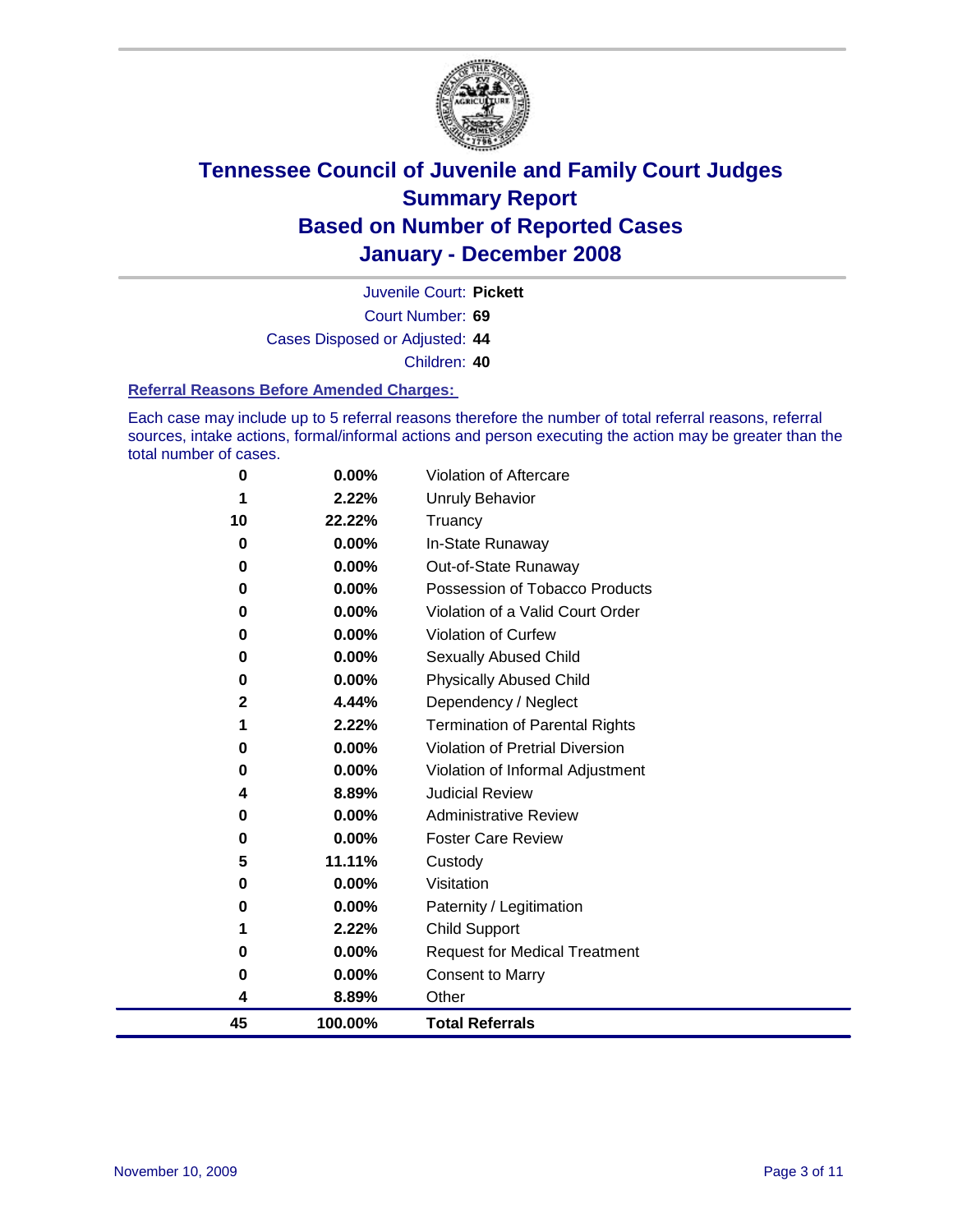

|                                |          | Juvenile Court: Pickett           |  |  |  |
|--------------------------------|----------|-----------------------------------|--|--|--|
|                                |          | Court Number: 69                  |  |  |  |
| Cases Disposed or Adjusted: 44 |          |                                   |  |  |  |
|                                |          | Children: 40                      |  |  |  |
| <b>Referral Sources: 1</b>     |          |                                   |  |  |  |
| 15                             | 33.33%   | Law Enforcement                   |  |  |  |
| 3                              | 6.67%    | Parents                           |  |  |  |
| 1                              | 2.22%    | Relatives                         |  |  |  |
| 0                              | 0.00%    | Self                              |  |  |  |
| 10                             | 22.22%   | School                            |  |  |  |
| 0                              | 0.00%    | <b>CSA</b>                        |  |  |  |
| 11                             | 24.44%   | <b>DCS</b>                        |  |  |  |
| 0                              | 0.00%    | <b>Other State Department</b>     |  |  |  |
| 1                              | 2.22%    | <b>District Attorney's Office</b> |  |  |  |
| 3                              | 6.67%    | <b>Court Staff</b>                |  |  |  |
| 0                              | $0.00\%$ | Social Agency                     |  |  |  |
| 0                              | 0.00%    | <b>Other Court</b>                |  |  |  |
| 0                              | $0.00\%$ | Victim                            |  |  |  |
| 1                              | 2.22%    | Child & Parent                    |  |  |  |
| 0                              | $0.00\%$ | Hospital                          |  |  |  |
| 0                              | $0.00\%$ | Unknown                           |  |  |  |

### **Age of Child at Referral: 2**

| 40 | 100.00%  | <b>Total Child Count</b> |  |
|----|----------|--------------------------|--|
| 0  | $0.00\%$ | Unknown                  |  |
| 0  | 0.00%    | Ages 19 and Over         |  |
| 13 | 32.50%   | Ages 17 through 18       |  |
| 11 | 27.50%   | Ages 15 through 16       |  |
| 4  | 10.00%   | Ages 13 through 14       |  |
| 1  | 2.50%    | Ages 11 through 12       |  |
| 11 | 27.50%   | Ages 10 and Under        |  |
|    |          |                          |  |

<sup>1</sup> If different than number of Referral Reasons (45), verify accuracy of your court's data.

**0.00%** Other

**100.00% Total Referral Sources**

<sup>2</sup> One child could be counted in multiple categories, verify accuracy of your court's data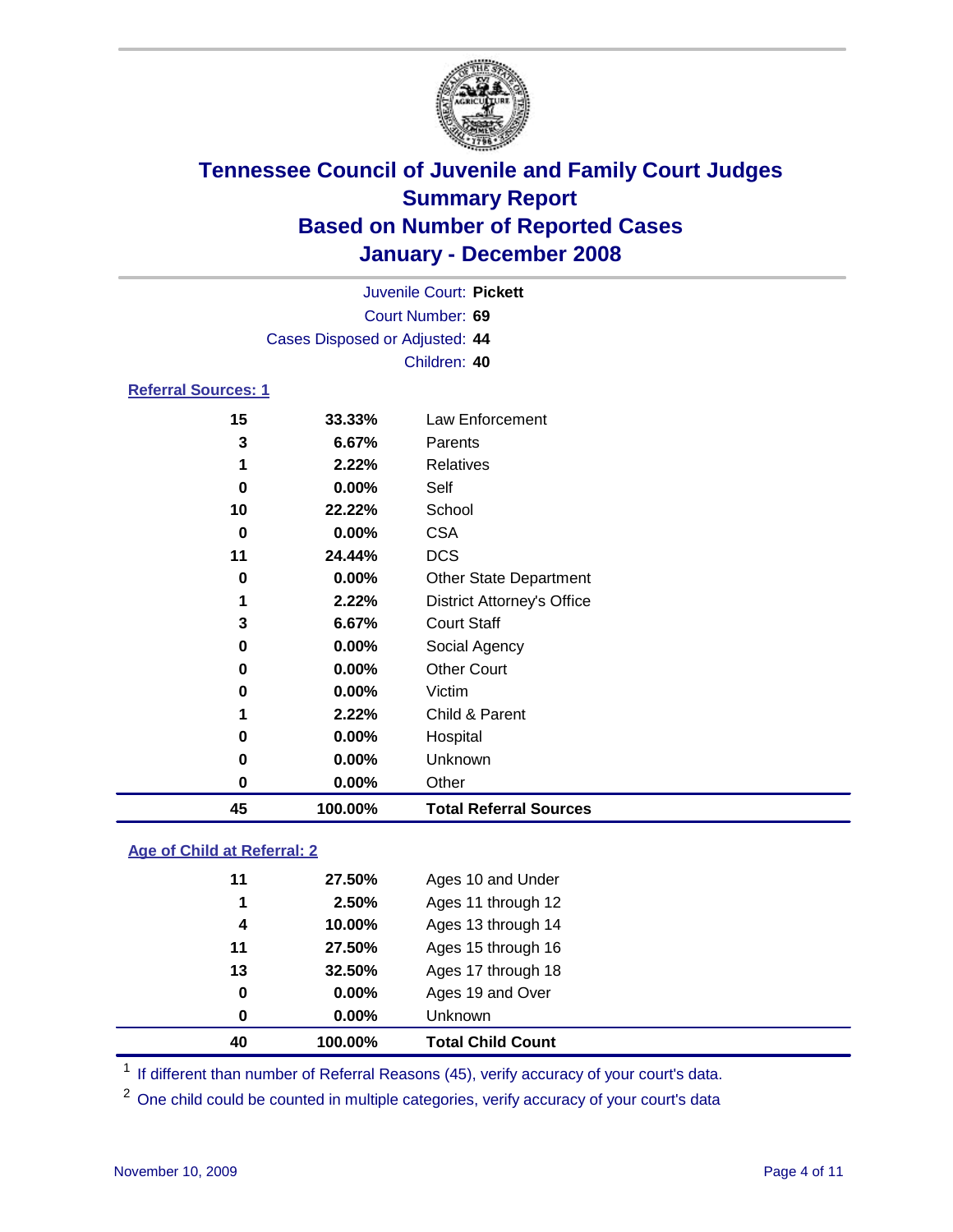

| Juvenile Court: Pickett   |                                         |                          |  |  |  |
|---------------------------|-----------------------------------------|--------------------------|--|--|--|
|                           | Court Number: 69                        |                          |  |  |  |
|                           | Cases Disposed or Adjusted: 44          |                          |  |  |  |
|                           |                                         | Children: 40             |  |  |  |
| Sex of Child: 1           |                                         |                          |  |  |  |
| 25                        | 62.50%                                  | Male                     |  |  |  |
| 15                        | 37.50%                                  | Female                   |  |  |  |
| 0                         | 0.00%                                   | Unknown                  |  |  |  |
| 40                        | 100.00%                                 | <b>Total Child Count</b> |  |  |  |
| <b>Race of Child: 1</b>   |                                         |                          |  |  |  |
| 36                        | 90.00%                                  | White                    |  |  |  |
| 1                         | 2.50%                                   | African American         |  |  |  |
| 0                         | 0.00%                                   | Native American          |  |  |  |
| 0                         | 0.00%                                   | Asian                    |  |  |  |
| 3                         | 7.50%                                   | Mixed                    |  |  |  |
| $\bf{0}$                  | 0.00%                                   | Unknown                  |  |  |  |
| 40                        | 100.00%                                 | <b>Total Child Count</b> |  |  |  |
| <b>Hispanic Origin: 1</b> |                                         |                          |  |  |  |
| 3                         | 7.50%                                   | Yes                      |  |  |  |
| 37                        | 92.50%                                  | <b>No</b>                |  |  |  |
| $\mathbf 0$               | 0.00%                                   | Unknown                  |  |  |  |
| 40                        | 100.00%                                 | <b>Total Child Count</b> |  |  |  |
|                           | <b>School Enrollment of Children: 1</b> |                          |  |  |  |
| 31                        | 77.50%                                  | Yes                      |  |  |  |
| 9                         | 22.50%                                  | No                       |  |  |  |
| $\bf{0}$                  | 0.00%                                   | Unknown                  |  |  |  |
| 40                        | 100.00%                                 | <b>Total Child Count</b> |  |  |  |

One child could be counted in multiple categories, verify accuracy of your court's data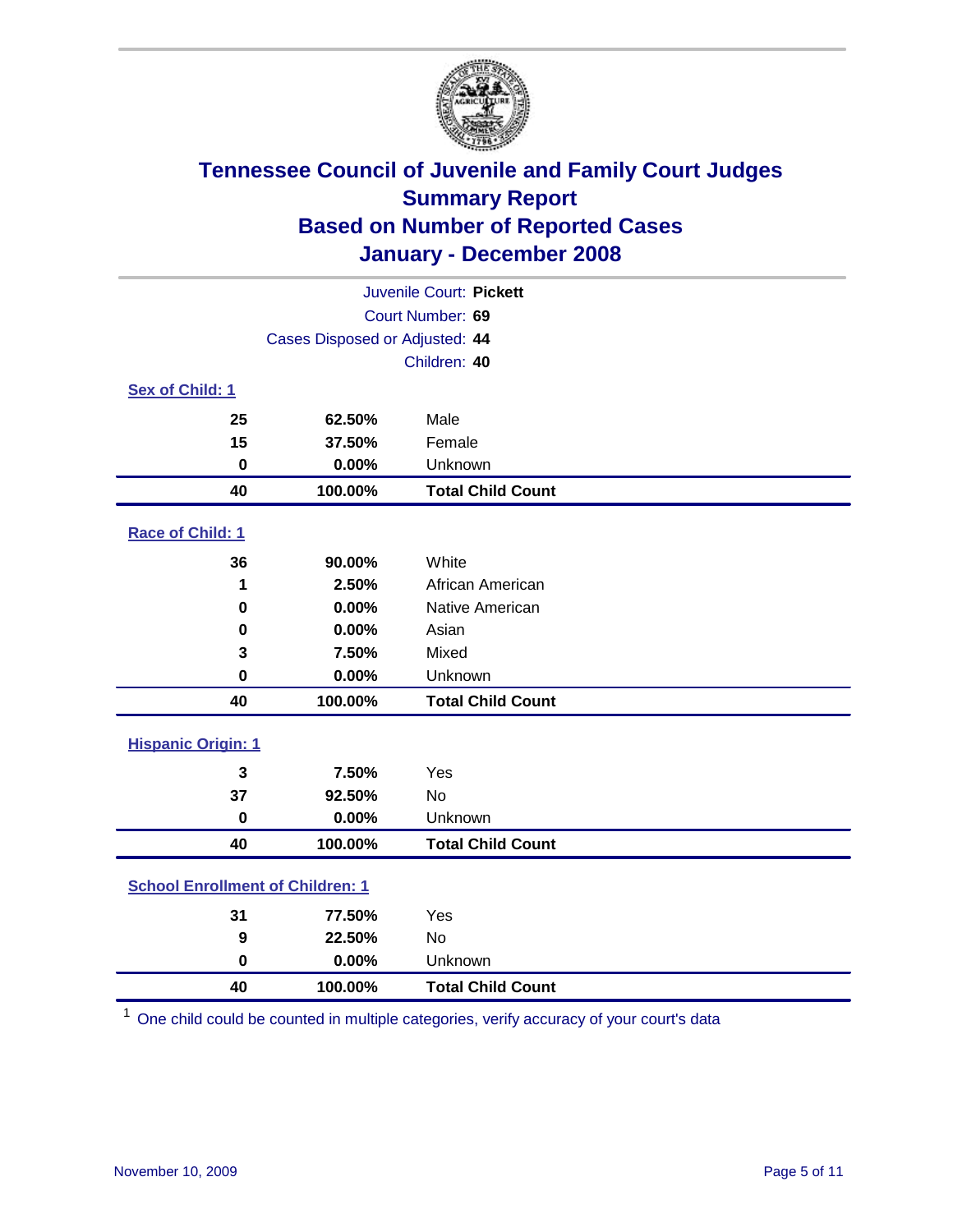

Court Number: **69** Juvenile Court: **Pickett** Cases Disposed or Adjusted: **44** Children: **40 Living Arrangement of Child at Time of Referral: 1 22.50%** With Both Biological Parents **7.50%** With Father and Stepmother **2.50%** With Mother and Stepfather **27.50%** With Mother **5.00%** With Father **17.50%** With Relatives **10.00%** With Adoptive Parents **5.00%** With Foster Family **0.00%** In a Group Home **2.50%** In a Residential Center

| 40 | 100.00%  | <b>Total Child Count</b> |
|----|----------|--------------------------|
| 0  | $0.00\%$ | Other                    |
|    | $0.00\%$ | <b>Unknown</b>           |
|    | $0.00\%$ | Independent              |
|    | $0.00\%$ | In an Institution        |

### **Type of Detention: 2**

| 44           | 100.00%  | <b>Total Detention Count</b> |  |
|--------------|----------|------------------------------|--|
| 0            | 0.00%    | Other                        |  |
| 42           | 95.45%   | Does Not Apply               |  |
| 0            | $0.00\%$ | <b>Unknown</b>               |  |
| 0            | 0.00%    | <b>Psychiatric Hospital</b>  |  |
| 0            | $0.00\%$ | Jail - No Separation         |  |
| 0            | $0.00\%$ | Jail - Partial Separation    |  |
| 0            | $0.00\%$ | Jail - Complete Separation   |  |
| $\mathbf{2}$ | 4.55%    | Juvenile Detention Facility  |  |
| 0            | $0.00\%$ | Non-Secure Placement         |  |
|              |          |                              |  |

<sup>1</sup> One child could be counted in multiple categories, verify accuracy of your court's data

<sup>2</sup> If different than number of Cases (44) verify accuracy of your court's data.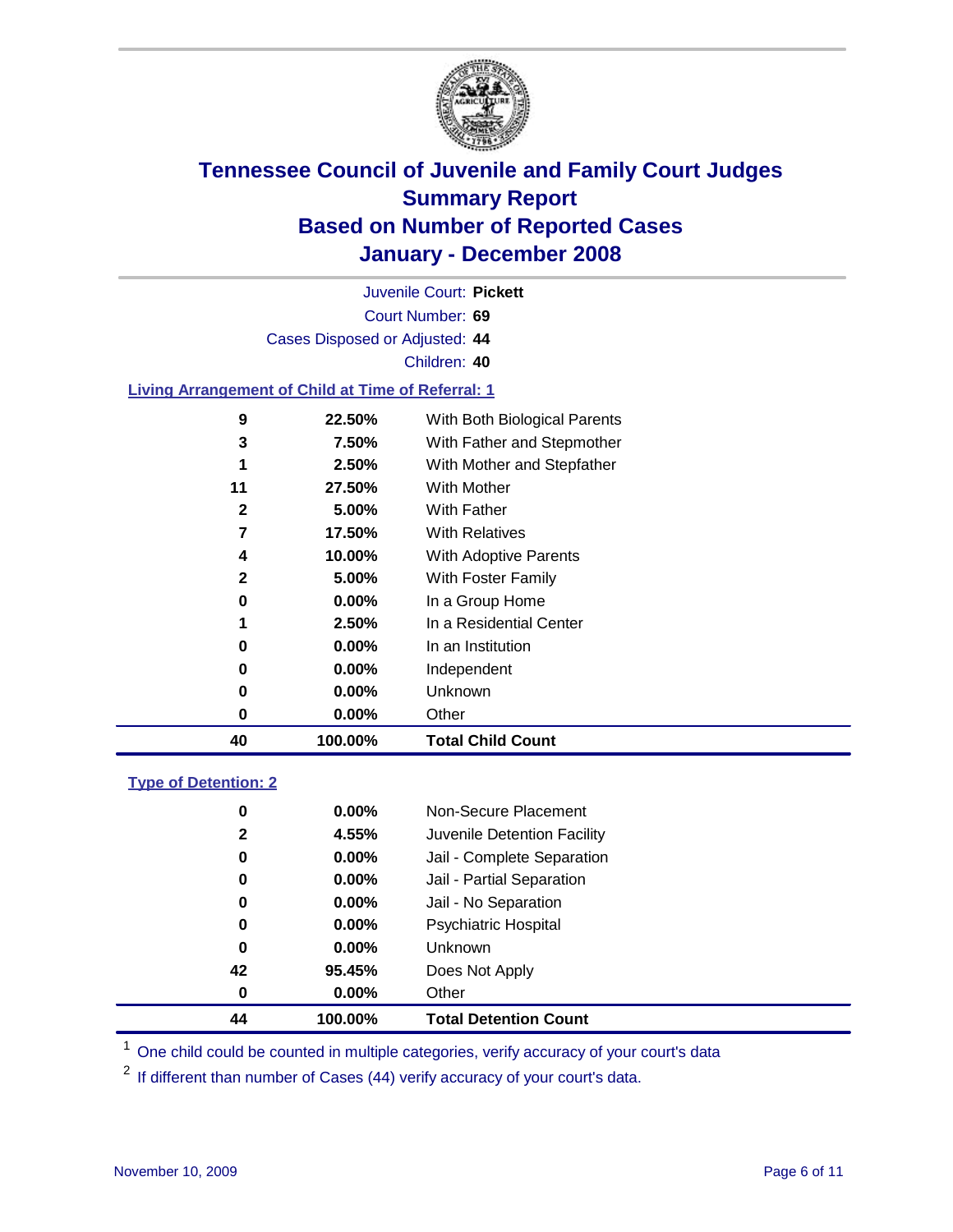

|                          | Juvenile Court: Pickett                            |                                                                      |  |  |  |
|--------------------------|----------------------------------------------------|----------------------------------------------------------------------|--|--|--|
|                          |                                                    | Court Number: 69                                                     |  |  |  |
|                          | Cases Disposed or Adjusted: 44                     |                                                                      |  |  |  |
|                          |                                                    | Children: 40                                                         |  |  |  |
|                          | <b>Placement After Secure Detention Hearing: 1</b> |                                                                      |  |  |  |
| $\mathbf 2$              | 4.55%                                              | Returned to Prior Living Arrangement                                 |  |  |  |
| 0                        | 0.00%                                              | Juvenile Detention Facility                                          |  |  |  |
| 0                        | 0.00%                                              | Jail                                                                 |  |  |  |
| 0                        | 0.00%                                              | Shelter / Group Home                                                 |  |  |  |
| 0                        | 0.00%                                              | <b>Foster Family Home</b>                                            |  |  |  |
| 0                        | 0.00%                                              | Psychiatric Hospital                                                 |  |  |  |
| 0                        | 0.00%                                              | Unknown                                                              |  |  |  |
| 42                       | 95.45%                                             | Does Not Apply                                                       |  |  |  |
| $\bf{0}$                 | 0.00%                                              | Other                                                                |  |  |  |
| 44                       | 100.00%                                            | <b>Total Placement Count</b>                                         |  |  |  |
| <b>Intake Actions: 2</b> |                                                    |                                                                      |  |  |  |
| 18                       |                                                    |                                                                      |  |  |  |
|                          |                                                    |                                                                      |  |  |  |
|                          | 40.00%                                             | <b>Petition Filed</b>                                                |  |  |  |
| 13                       | 28.89%                                             | <b>Motion Filed</b>                                                  |  |  |  |
| 10<br>0                  | 22.22%                                             | <b>Citation Processed</b>                                            |  |  |  |
| $\mathbf 0$              | 0.00%<br>0.00%                                     | Notification of Paternity Processed                                  |  |  |  |
| 0                        | 0.00%                                              | Scheduling of Judicial Review<br>Scheduling of Administrative Review |  |  |  |
| 0                        | 0.00%                                              |                                                                      |  |  |  |
| $\bf{0}$                 | 0.00%                                              | Scheduling of Foster Care Review<br>Unknown                          |  |  |  |
| 4                        | 8.89%                                              | Does Not Apply                                                       |  |  |  |
| $\bf{0}$                 | 0.00%                                              | Other                                                                |  |  |  |

<sup>1</sup> If different than number of Cases (44) verify accuracy of your court's data.

<sup>2</sup> If different than number of Referral Reasons (45), verify accuracy of your court's data.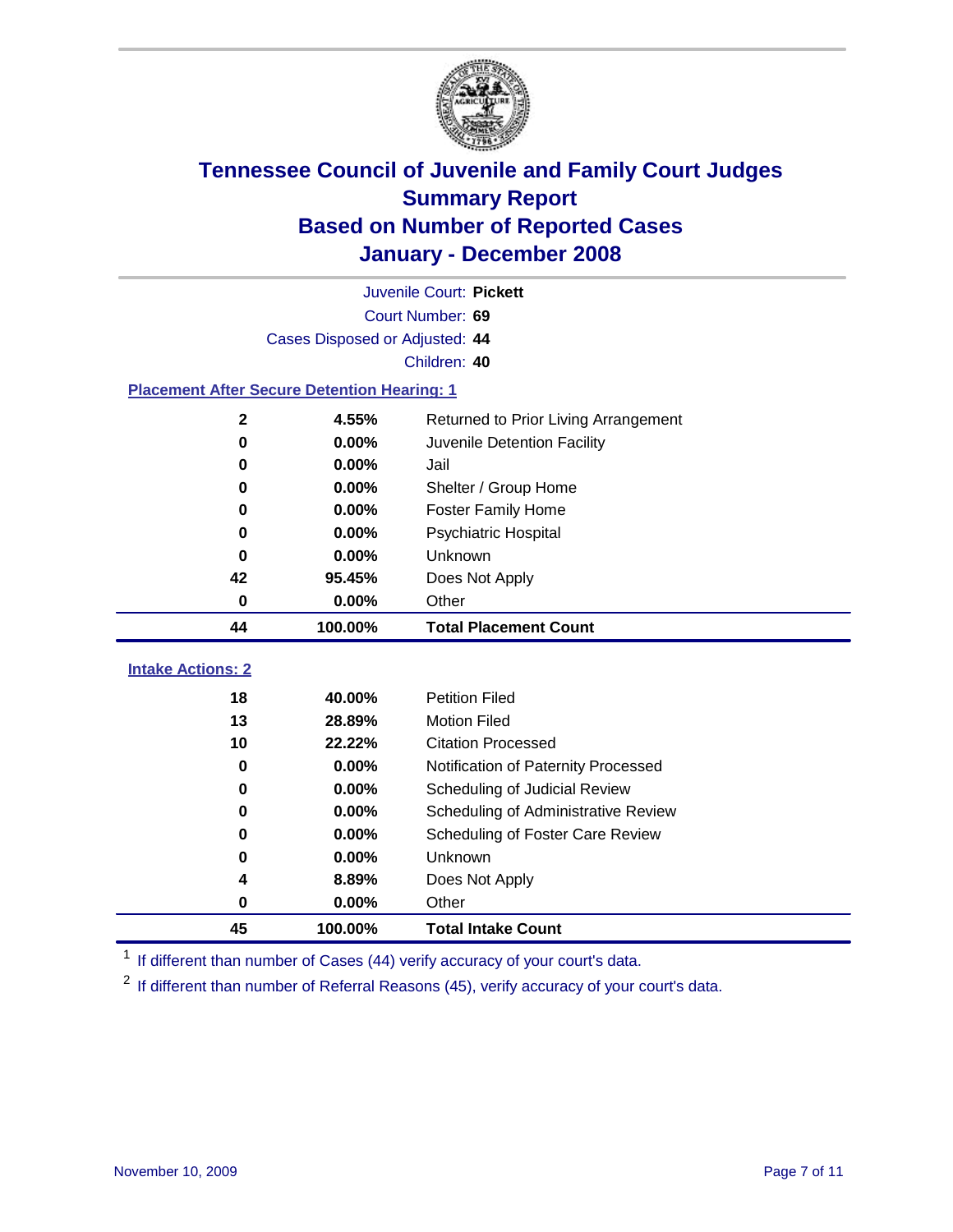

Court Number: **69** Juvenile Court: **Pickett** Cases Disposed or Adjusted: **44** Children: **40**

#### **Last Grade Completed by Child: 1**

| 5            | 12.50%  | Too Young for School     |
|--------------|---------|--------------------------|
| 0            | 0.00%   | Preschool                |
| 3            | 7.50%   | Kindergarten             |
| $\mathbf{2}$ | 5.00%   | 1st Grade                |
| 0            | 0.00%   | 2nd Grade                |
| 1            | 2.50%   | 3rd Grade                |
| 0            | 0.00%   | 4th Grade                |
|              | 2.50%   | 5th Grade                |
|              | 2.50%   | 6th Grade                |
|              | 2.50%   | 7th Grade                |
| 5            | 12.50%  | 8th Grade                |
| 4            | 10.00%  | 9th Grade                |
| 11           | 27.50%  | 10th Grade               |
| 3            | 7.50%   | 11th Grade               |
| 3            | 7.50%   | 12th Grade               |
| $\mathbf 0$  | 0.00%   | Non-Graded Special Ed    |
| 0            | 0.00%   | <b>GED</b>               |
| 0            | 0.00%   | Graduated                |
| 0            | 0.00%   | Never Attended School    |
| 0            | 0.00%   | Unknown                  |
| $\bf{0}$     | 0.00%   | Other                    |
| 40           | 100.00% | <b>Total Child Count</b> |

### **Enrolled in Special Education: 1**

| 40 | 100.00%  | <b>Total Child Count</b> |  |
|----|----------|--------------------------|--|
| 0  | $0.00\%$ | Unknown                  |  |
| 35 | 87.50%   | No                       |  |
| 5  | 12.50%   | Yes                      |  |
|    |          |                          |  |

<sup>1</sup> One child could be counted in multiple categories, verify accuracy of your court's data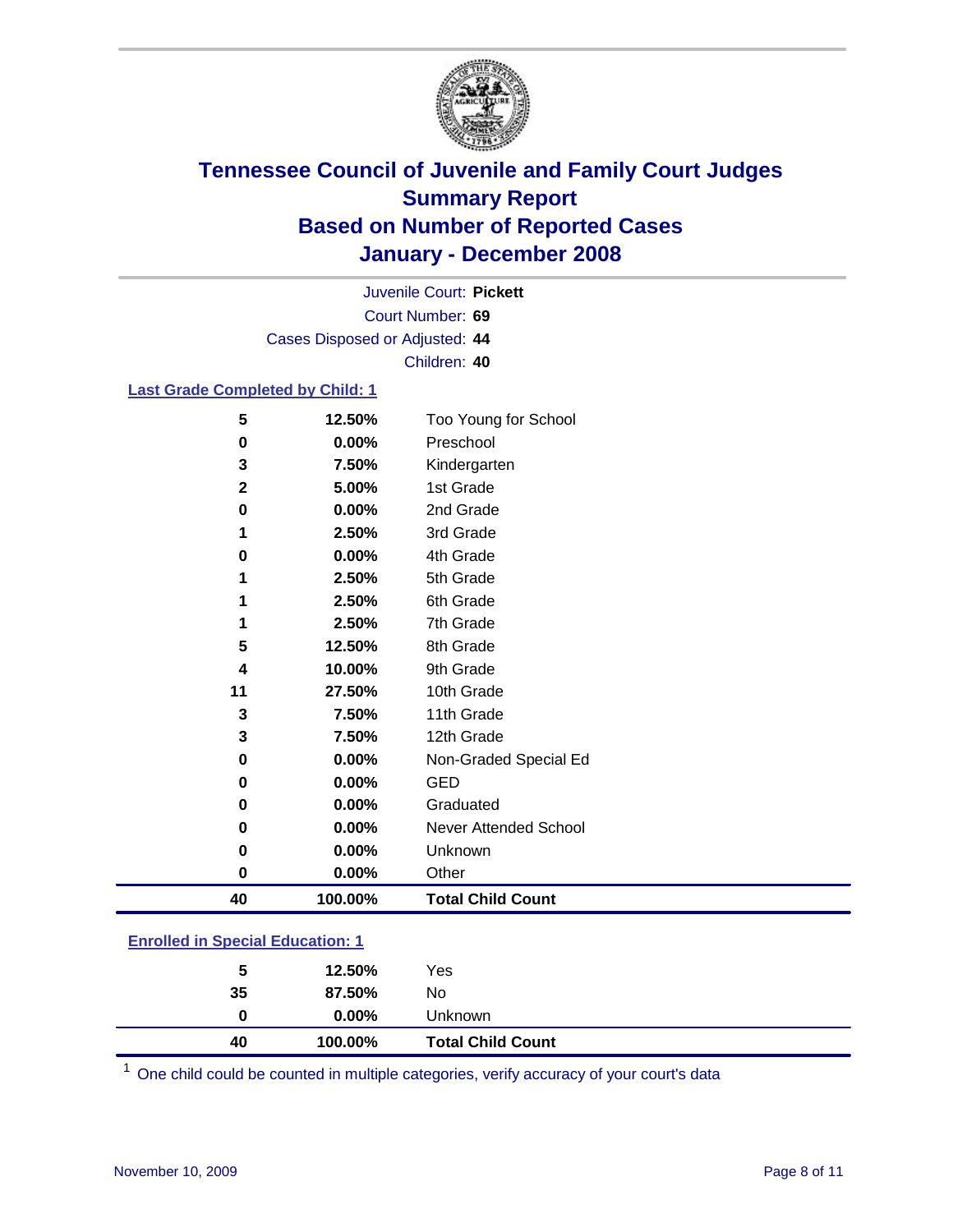

|                              | Juvenile Court: Pickett        |                           |  |  |  |
|------------------------------|--------------------------------|---------------------------|--|--|--|
| Court Number: 69             |                                |                           |  |  |  |
|                              | Cases Disposed or Adjusted: 44 |                           |  |  |  |
|                              |                                | Children: 40              |  |  |  |
| <b>Action Executed By: 1</b> |                                |                           |  |  |  |
| 45                           | 100.00%                        | Judge                     |  |  |  |
| 0                            | $0.00\%$                       | Referee                   |  |  |  |
| 0                            | $0.00\%$                       | <b>YSO</b>                |  |  |  |
| 0                            | $0.00\%$                       | Other                     |  |  |  |
| 0                            | $0.00\%$                       | Unknown                   |  |  |  |
| 45                           | 100.00%                        | <b>Total Action Count</b> |  |  |  |

#### **Formal / Informal Actions: 1**

| 8            | 17.78%   | Dismissed                                        |
|--------------|----------|--------------------------------------------------|
| 0            | $0.00\%$ | Retired / Nolle Prosequi                         |
| 6            | 13.33%   | <b>Complaint Substantiated Delinquent</b>        |
| 6            | 13.33%   | <b>Complaint Substantiated Status Offender</b>   |
| $\mathbf{2}$ | 4.44%    | <b>Complaint Substantiated Dependent/Neglect</b> |
| 0            | $0.00\%$ | <b>Complaint Substantiated Abused</b>            |
| 0            | $0.00\%$ | <b>Complaint Substantiated Mentally III</b>      |
| 0            | $0.00\%$ | Informal Adjustment                              |
| 4            | 8.89%    | <b>Pretrial Diversion</b>                        |
| 0            | $0.00\%$ | <b>Transfer to Adult Court Hearing</b>           |
| 0            | $0.00\%$ | Charges Cleared by Transfer to Adult Court       |
| 11           | 24.44%   | Special Proceeding                               |
| 3            | 6.67%    | <b>Review Concluded</b>                          |
| 4            | 8.89%    | Case Held Open                                   |
|              | 2.22%    | Other                                            |
| 0            | $0.00\%$ | <b>Unknown</b>                                   |
| 45           | 100.00%  | <b>Total Action Count</b>                        |

<sup>1</sup> If different than number of Referral Reasons (45), verify accuracy of your court's data.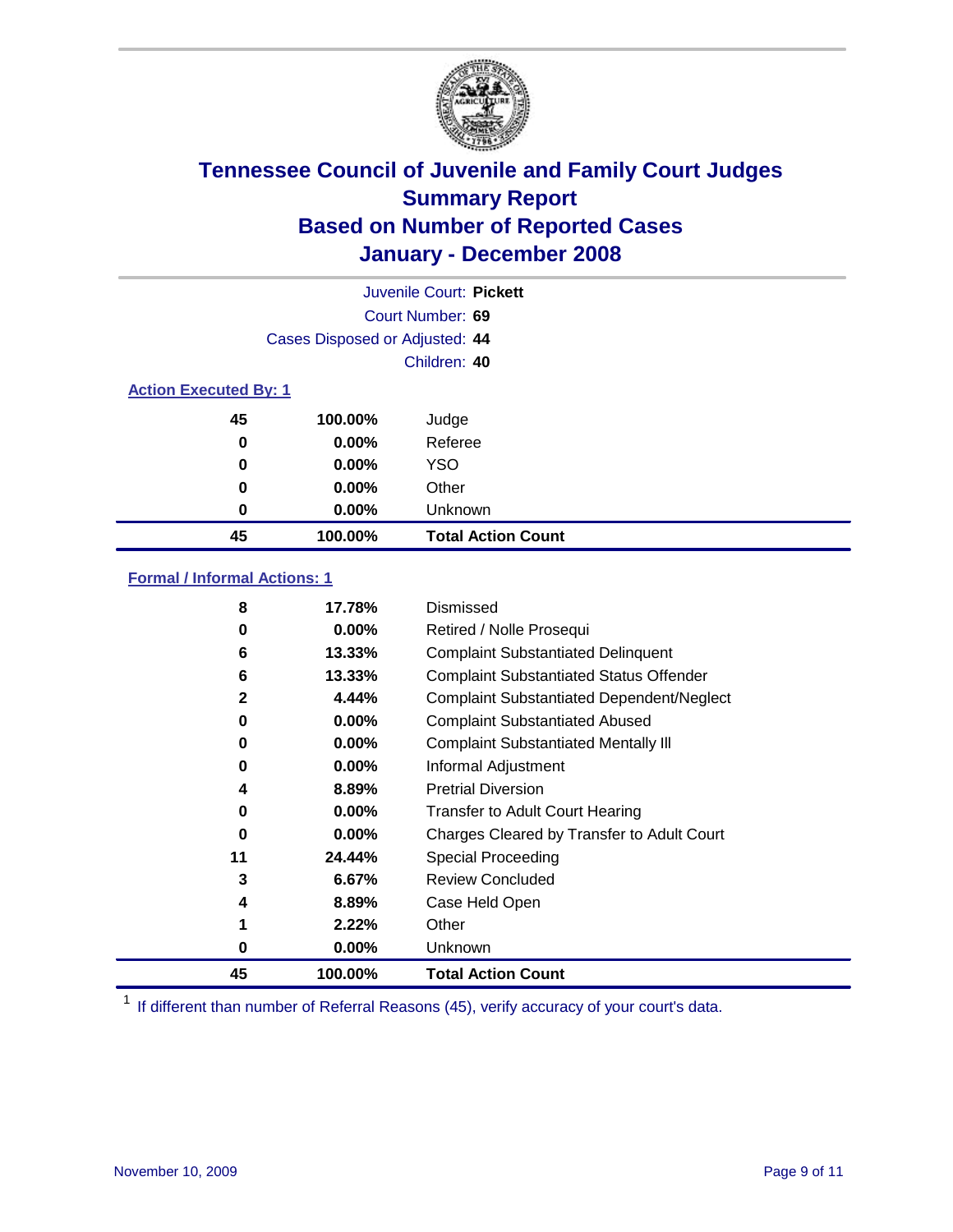

|                       |                                | Juvenile Court: Pickett                               |
|-----------------------|--------------------------------|-------------------------------------------------------|
|                       |                                | Court Number: 69                                      |
|                       | Cases Disposed or Adjusted: 44 |                                                       |
|                       |                                | Children: 40                                          |
| <b>Case Outcomes:</b> |                                | There can be multiple outcomes for one child or case. |
| 15                    | 29.41%                         | <b>Case Dismissed</b>                                 |
| 0                     | 0.00%                          | Case Retired or Nolle Prosequi                        |
| 5                     | 9.80%                          | Warned / Counseled                                    |
| 5                     | 9.80%                          | <b>Held Open For Review</b>                           |
| 0                     | 0.00%                          | Supervision / Probation to Juvenile Court             |
| 0                     | 0.00%                          | <b>Probation to Parents</b>                           |
| 0                     | 0.00%                          | Referral to Another Entity for Supervision / Service  |
| 0                     | 0.00%                          | Referred for Mental Health Counseling                 |
| 0                     | 0.00%                          | Referred for Alcohol and Drug Counseling              |
| 0                     | 0.00%                          | Referred to Alternative School                        |
| 0                     | 0.00%                          | Referred to Private Child Agency                      |
| 0                     | 0.00%                          | Referred to Defensive Driving School                  |
| 0                     | 0.00%                          | Referred to Alcohol Safety School                     |
| 0                     | 0.00%                          | Referred to Juvenile Court Education-Based Program    |
| 2                     | 3.92%                          | Driver's License Held Informally                      |
| 0                     | 0.00%                          | <b>Voluntary Placement with DMHMR</b>                 |
| 0                     | 0.00%                          | Private Mental Health Placement                       |
| 0                     | 0.00%                          | <b>Private MR Placement</b>                           |
| 0                     | 0.00%                          | Placement with City/County Agency/Facility            |
| 0                     | 0.00%                          | Placement with Relative / Other Individual            |
| 0                     | 0.00%                          | Fine                                                  |
| 7                     | 13.73%                         | <b>Public Service</b>                                 |
| 0                     | 0.00%                          | Restitution                                           |
| 0                     | 0.00%                          | <b>Runaway Returned</b>                               |
| 0                     | 0.00%                          | No Contact Order                                      |
| 0                     | 0.00%                          | Injunction Other than No Contact Order                |
| 0                     | 0.00%                          | <b>House Arrest</b>                                   |
| 0                     | 0.00%                          | <b>Court Defined Curfew</b>                           |
| 0                     | 0.00%                          | Dismissed from Informal Adjustment                    |
| 0                     | 0.00%                          | <b>Dismissed from Pretrial Diversion</b>              |
| 0                     | 0.00%                          | Released from Probation                               |
| 0                     | 0.00%                          | <b>Transferred to Adult Court</b>                     |
| 0                     | 0.00%                          | <b>DMHMR Involuntary Commitment</b>                   |